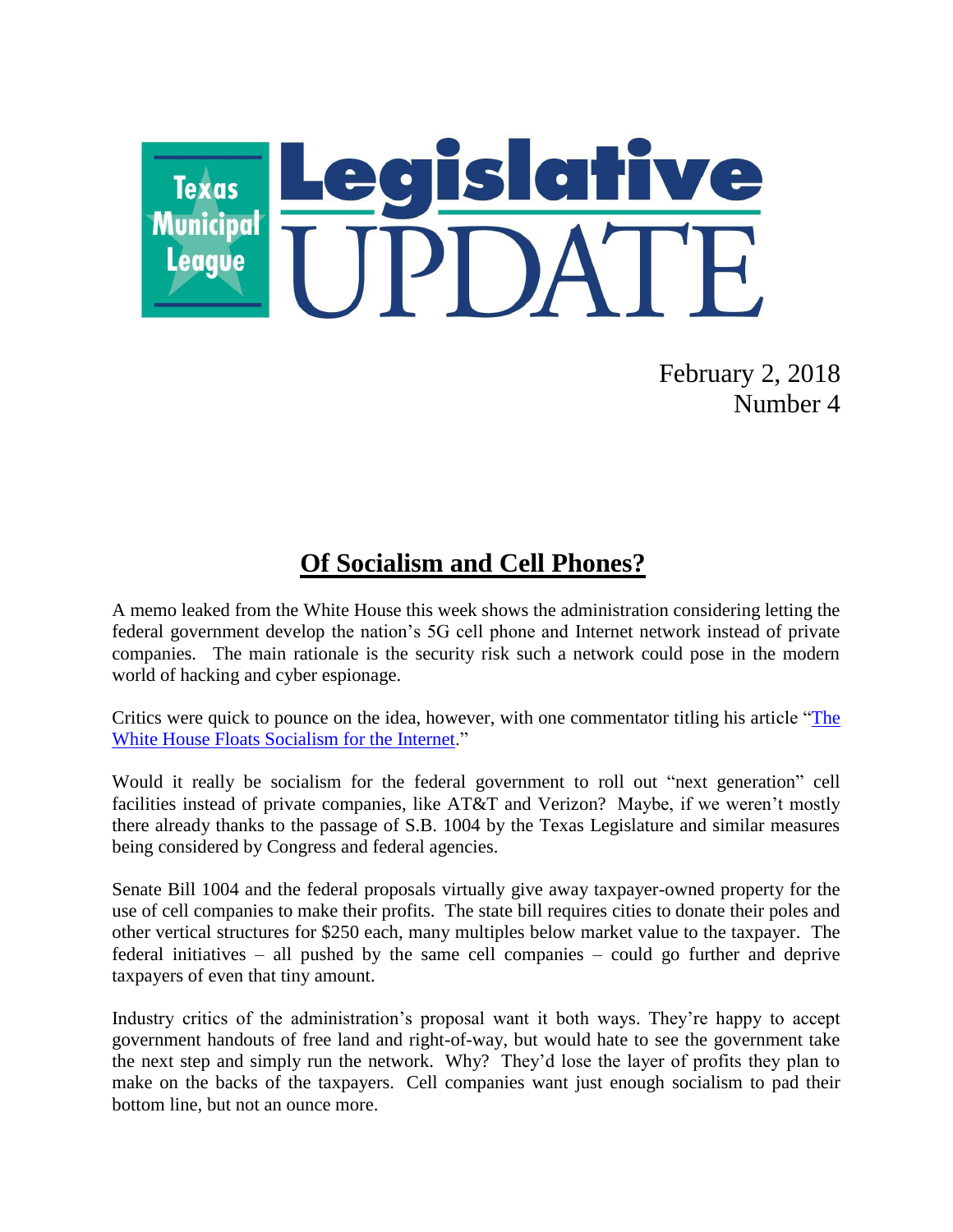Texas Municipal League officers and staff will travel to Washington, D.C., next week to visit with key members of the Texas Congressional delegation about the federal efforts mentioned above. The League also supports a lawsuit filed by 40 cities opposing the theft of taxpayer rightof-way by S.B. 1004.

If asked how cities feel about the White House proposal to let the government roll out the network, we'll have a conundrum on our hands. At worst, it would be an honest form of socialism instead of the crony socialism of S.B. 1004 and its ilk.

## **FCC Right-of-Way Preemption Efforts: The Whole Story**

Over the last decade, the Federal Communications Commission (FCC) has issued numerous orders preempting city right-of-way and other authority, and it is continuing to ramp up its efforts.

The issues may seem technical to some, but they are among the most important that cities face. FCC efforts could ultimately eliminate a city's ability to direct what goes where in its rights-ofway. Just as important, they could collectively cost Texas cities hundreds of millions of dollars in right-of-way compensation.

Here's a summary of the evolution of FCC preemption efforts:

- **November 2009:** CTIA, the national association of wireless telecommunications providers, filed a "petition for declaratory ruling" with the FCC asking it to preempt local zoning of wireless phone tower locations. The subsequent FCC order applies to city regulation of macro cell towers on private property. While not technically a "right-ofway" preemption order, it set the stage for those efforts as providers sought new ways to provide service. Among other things, the order sets deadlines within which a city must act on a wireless application. Otherwise, the application is essentially deemed granted.
- October 2014: The FCC issued another order relating to wireless facility siting in cities. The 155 page order reads like a 1-2-3 of municipal preemption. It largely preempts a city's ability to regulate the "collocation" of wireless facilities on existing sites.

Almost every issue in the order was decided in favor of industry, with only a few important city protections kept intact. One municipal victory was that the FCC rejected an industry position that would mandate collocations on "any structure capable of supporting a wireless antenna." That position could have meant that antennae could be placed on any building in a city without much oversight. (This victory may have been one of the reasons AT&T and other providers sought S.B. 1004, the Texas legislation that allows providers to place their facilities on city and other poles in the rights-of-way with inadequate compensation.)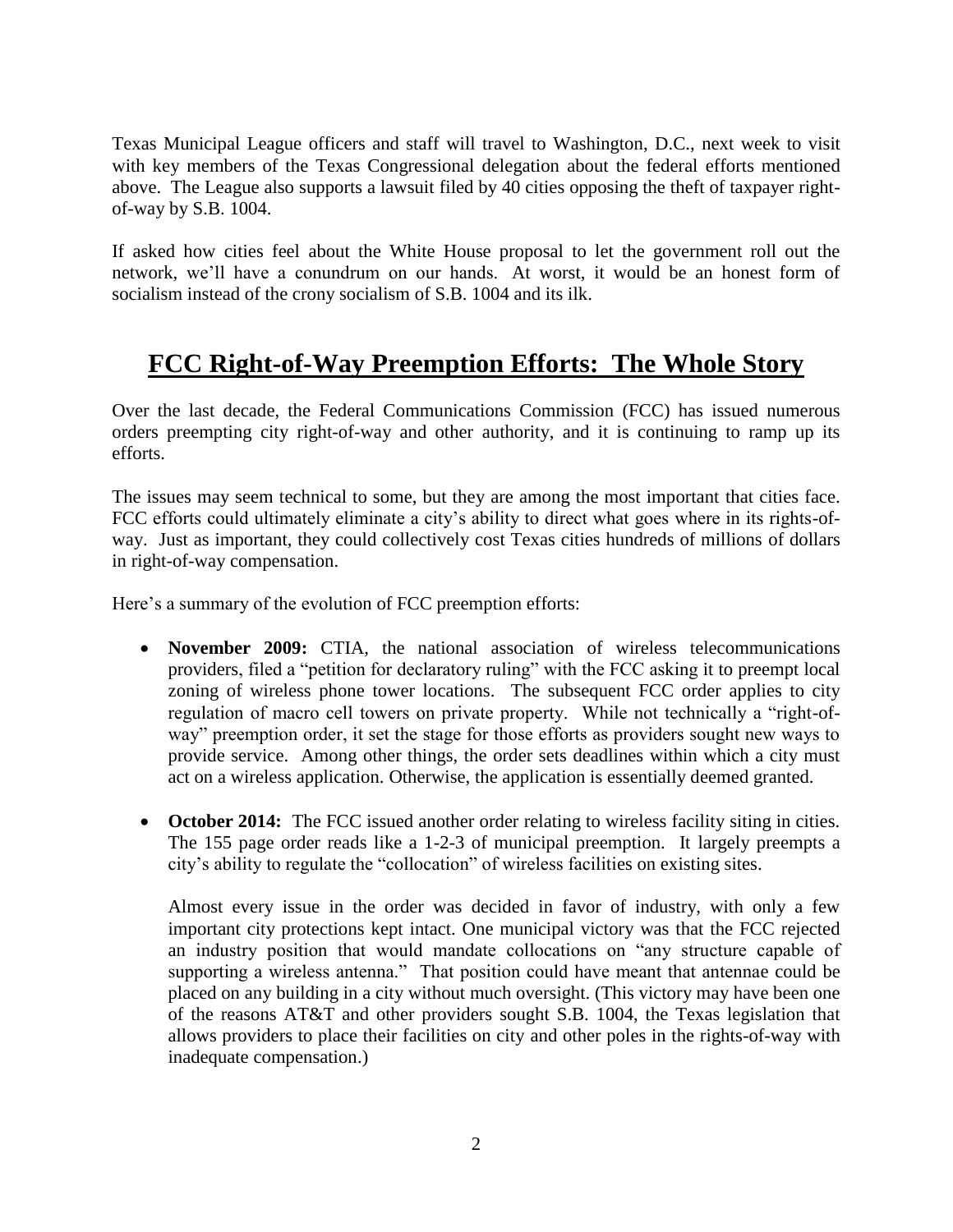**December 2016:** The FCC issued a public notice seeking comment on two topics that could shape the future of cities' control over their rights-of-way. The FCC's Wireless Bureau requested public comment on how to "streamline" the deployment of small wireless facilities, primarily through potential changes to local land-use ordinances, and it also sought comments on a petition filed by infrastructure company Mobilitie regarding local government rules and procedures.

The public notice raises several major concerns for cities. First, the FCC seeks to use these proceedings to question whether the evidence presented by local governments during 2009 and 2014 rulemakings on local wireless facilities siting is still valid.

Specifically, the notice once again questions the amount of time needed by local governments to process wireless siting applications for small-cell facilities, particularly when submitted in large quantities. It also questions the amount and structure of fees charged by local governments for applications and access to rights-of-way.

 **March 2017:** The FCC formed the Broadband Deployment Advisory Committee (BDAC). The BDAC is tasked with developing recommendations to expedite wired and wireless broadband deployment in cities by "reducing regulatory barriers." That phrase can usually be translated as "preempting municipal authority."

With state preemption of city right-of-way authority looming, and new leadership at the FCC, the membership of the BDAC was clearly "stacked" in favor of industry. The FCC chair appointed the committee members. Out of 30 total members, only five represented cities. One of those, the mayor of San Jose, resigned in protest because he objected to continued efforts to require taxpayers to subsidize the telecommunication industry. Moreover, his resignation protested the fact that the committee's recommendations did not in any way reflect municipal input.

For example, the BDAC chair created five working groups to assist the entire committee. None of those groups was chaired by a city representative. One of the working groups was assigned the task of creating a "draft model code for states" related to small cell deployment. The group had zero city representatives, and its report is extremely detrimental to cities. It incorporates many of the most restrictive and preemptive policies that have been introduced or passed in state legislation around the country.

The BDAC is expected to meet for the final time this spring, at which time it will likely recommend broad preemption policies to the FCC.

• **April 2017:** The FCC released proposed rules that, if finalized, could dramatically preempt city authority. The two proposed rules, which are intended by the FCC to "streamline and promote broadband deployment," suggest a series of changes that could severely hamper a city's authority to manage use of the rights-of-way. Again, the quoted phrase usually translates into eliminating municipal authority.